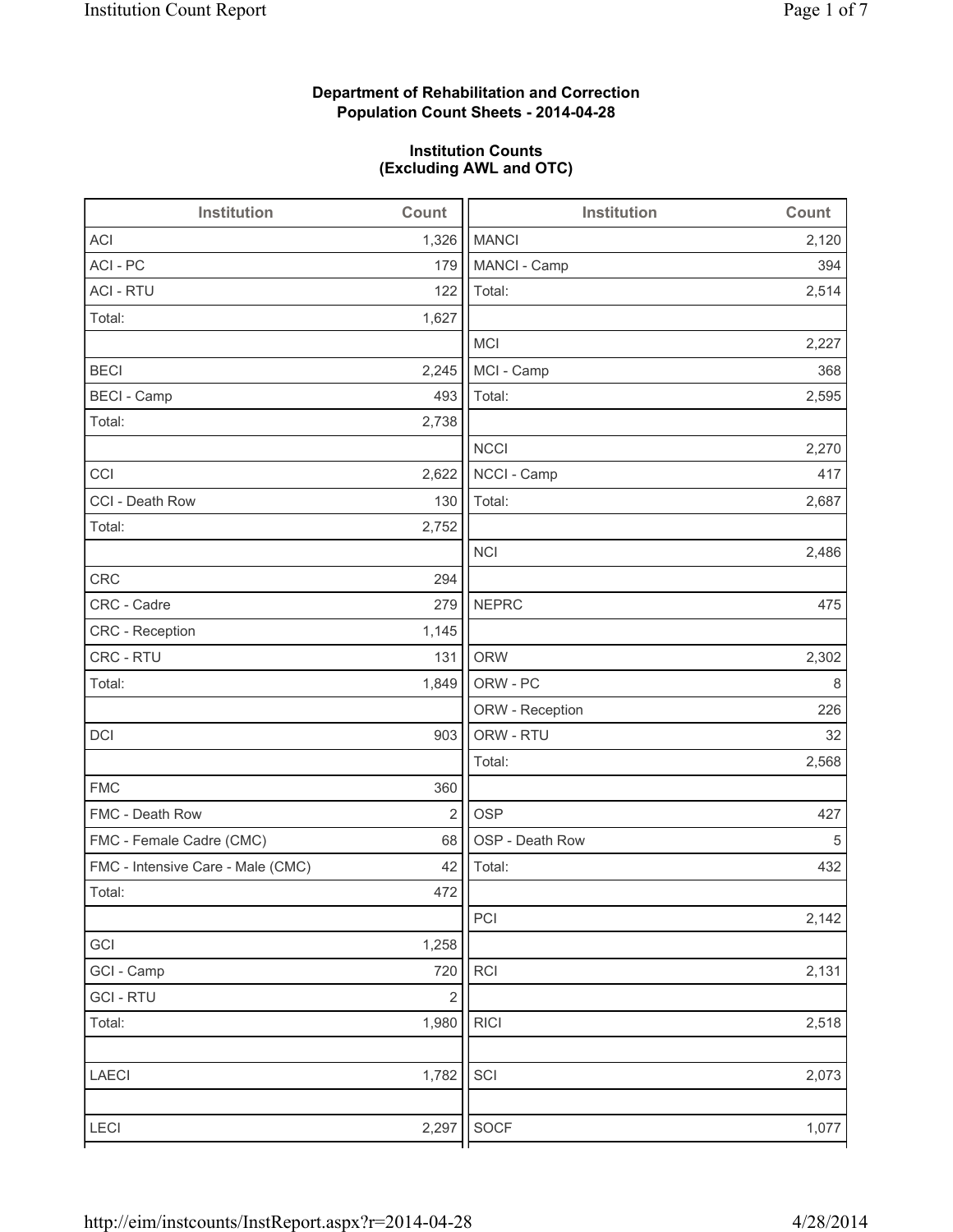| LECI - Camp              | 190   | SOCF - RTU               | 64     |
|--------------------------|-------|--------------------------|--------|
| Total:                   | 2,487 | Total:                   | 1,141  |
|                          |       |                          |        |
| LOCI                     | 2,271 | <b>TCI</b>               | 1,109  |
|                          |       | TCI - Camp               | 438    |
| LORCI                    | 186   | Total:                   | 1,547  |
| <b>LORCI - Cadre</b>     | 226   |                          |        |
| <b>LORCI - Reception</b> | 1,105 | <b>TOCI</b>              | 1,055  |
| Total:                   | 1,517 |                          |        |
|                          |       | <b>WCI</b>               | 1,323  |
| <b>MACI</b>              | 1,039 | <b>WCI-RTU</b>           | 43     |
| MACI - Minimum           | 1,434 | Total:                   | 1,366  |
| MACI - Youth             | 18    |                          |        |
| Total:                   | 2,491 | <b>Total Population:</b> | 50,599 |

\* The Total Population includes 37 Offenders with Reason Codes 30 & 31.

\*\* The Total Population includes 29 Offenders with Reason Code 0A.

#### **Male Population by Security Level (Include AWL and Exclude OTC)**

| <b>Security Level</b>  |                   | <b>Body</b> | <b>AWL</b> | $(-OTC)$ | Total  |  |
|------------------------|-------------------|-------------|------------|----------|--------|--|
| Total Level 5          |                   | 114         | 0          | 0        | 114    |  |
| Total Level 4          |                   | 1,709       | 13         | 13       | 1,709  |  |
| Total Level 3          |                   | 11,604      | 139        | 114      | 11,629 |  |
| Total Level 2          |                   | 17,293      | 227        | 150      | 17,370 |  |
| Total Level 1          |                   | 15,651      | 197        | 122      | 15,726 |  |
| <b>Total Death Row</b> |                   | 137         |            | $\Omega$ | 138    |  |
|                        | <b>Total Male</b> | 46,508      | 577        | 399      | 46,686 |  |

### **Female Population by Institution (Include AWL and Exclude OTC)**

| Institution              |                     | <b>Body</b> | <b>AWL</b>  | $(-OTC)$     | <b>Total</b> |
|--------------------------|---------------------|-------------|-------------|--------------|--------------|
| <b>DCI</b>               |                     | 903         | 12          | 8            | 907          |
| <b>FMC</b>               |                     | 4           | 3           | $\Omega$     |              |
| FMC - Female Cadre (CMC) |                     | 68          | 0           | 0            | 68           |
| <b>NEPRC</b>             |                     | 475         |             | 4            | 478          |
| <b>ORW</b>               |                     | 2,302       | 70          | 45           | 2,327        |
| <b>ORW - Death Row</b>   |                     | 0           |             |              |              |
| ORW - PC                 |                     | 8           | 0           | $\Omega$     | 8            |
| ORW - Reception          |                     | 226         | $\mathbf 0$ | $\mathbf{0}$ | 226          |
| ORW - RTU                |                     | 32          | 0           | $\Omega$     | 32           |
|                          | <b>Total Female</b> | 4,018       | 93          | 58           | 4,053        |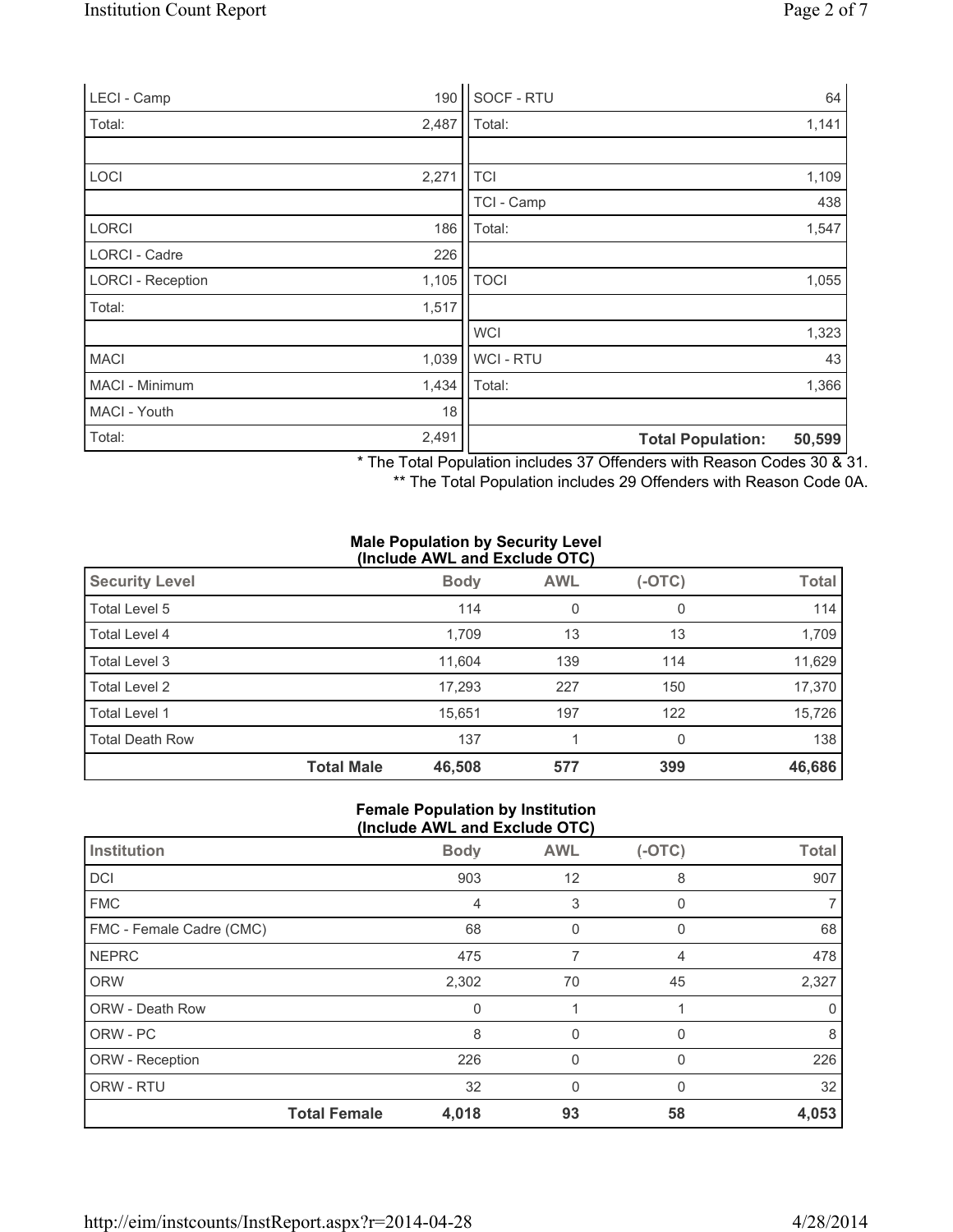|                    | <b>Total Population:</b>                                | 50,526                        | 670        | 457      | 50,739       |
|--------------------|---------------------------------------------------------|-------------------------------|------------|----------|--------------|
|                    | <b>Male Population by Institution: Security Level 5</b> | (Include AWL and Exclude OTC) |            |          |              |
| <b>Institution</b> |                                                         | <b>Body</b>                   | <b>AWL</b> | $(-OTC)$ | <b>Total</b> |
| <b>LORCI</b>       |                                                         |                               |            |          |              |
| <b>OSP</b>         |                                                         | 107                           |            |          | 107          |
| <b>SOCF</b>        |                                                         | 6                             |            |          | 6            |

## **Male Population by Institution: Security Level 4 (Include AWL and Exclude OTC)**

**Total Level 5 114 0 0 0 114** 

| Institution                       | <b>Body</b>    | <b>AWL</b>          | $(-OTC)$            | <b>Total</b>   |
|-----------------------------------|----------------|---------------------|---------------------|----------------|
| ACI                               | $\mathbf{1}$   | $\mathsf{O}\xspace$ | 0                   | 1              |
| ACI - PC                          | $\overline{2}$ | $\mathsf{O}\xspace$ | $\mathsf{O}\xspace$ | $\overline{2}$ |
| CRC                               | $\overline{7}$ | $\mathsf{O}\xspace$ | $\mathbf 0$         | 7              |
| <b>CRC - RTU</b>                  | $\overline{2}$ | $\mathsf{O}\xspace$ | $\mathsf{O}\xspace$ | $\sqrt{2}$     |
| FMC - Intensive Care - Male (CMC) | 1              | $\mathsf{O}\xspace$ | 0                   | 1              |
| LECI                              | 10             | $\mathsf{O}\xspace$ | $\mathbf 0$         | $10$           |
| LOCI                              | $\mathbf{1}$   | $\mathsf 0$         | $\mathsf{O}\xspace$ | $\mathbf{1}$   |
| LORCI                             | $\sqrt{5}$     | $\mathsf{O}\xspace$ | 0                   | 5              |
| <b>LORCI - Cadre</b>              | $\mathbf{1}$   | $\mathsf{O}\xspace$ | 0                   | $\mathbf{1}$   |
| <b>MANCI</b>                      | 18             | $\mathbf{1}$        | 1                   | 18             |
| MCI                               | $\overline{2}$ | $\mathsf{O}\xspace$ | 0                   | $\overline{2}$ |
| OSP                               | 314            | $\overline{2}$      | $\overline{2}$      | 314            |
| <b>RCI</b>                        | 12             | $\mathsf{O}\xspace$ | 0                   | 12             |
| SCI                               | $\mathbf{1}$   | $\mathsf 0$         | $\mathsf{O}\xspace$ | 1              |
| SOCF                              | 1,026          | $\overline{7}$      | $\overline{7}$      | 1,026          |
| SOCF - RTU                        | 59             | $\mathsf{O}\xspace$ | $\mathsf{O}\xspace$ | 59             |
| $\top$ Cl                         | 10             | $\mathsf{O}\xspace$ | 0                   | 10             |
| <b>TOCI</b>                       | 230            | $\sqrt{2}$          | $\overline{2}$      | 230            |
| <b>WCI</b>                        | 4              | $\mathbf{1}$        | $\mathbf{1}$        | $\overline{4}$ |
| WCI - RTU                         | 3              | $\mathsf{O}\xspace$ | $\mathsf{O}\xspace$ | $\mathsf 3$    |
| <b>Total Level 4</b>              | 1,709          | 13                  | 13                  | 1,709          |

### **Male Population by Institution: Security Level 3 (Include AWL and Exclude OTC)**

| Institution | <b>Body</b> | <b>AWL</b> | $(-OTC)$ | $\tau$ otal |
|-------------|-------------|------------|----------|-------------|
| <b>ACI</b>  | 16          |            |          |             |
| ACI - PC    | 80          |            |          | 80          |
|             |             |            |          |             |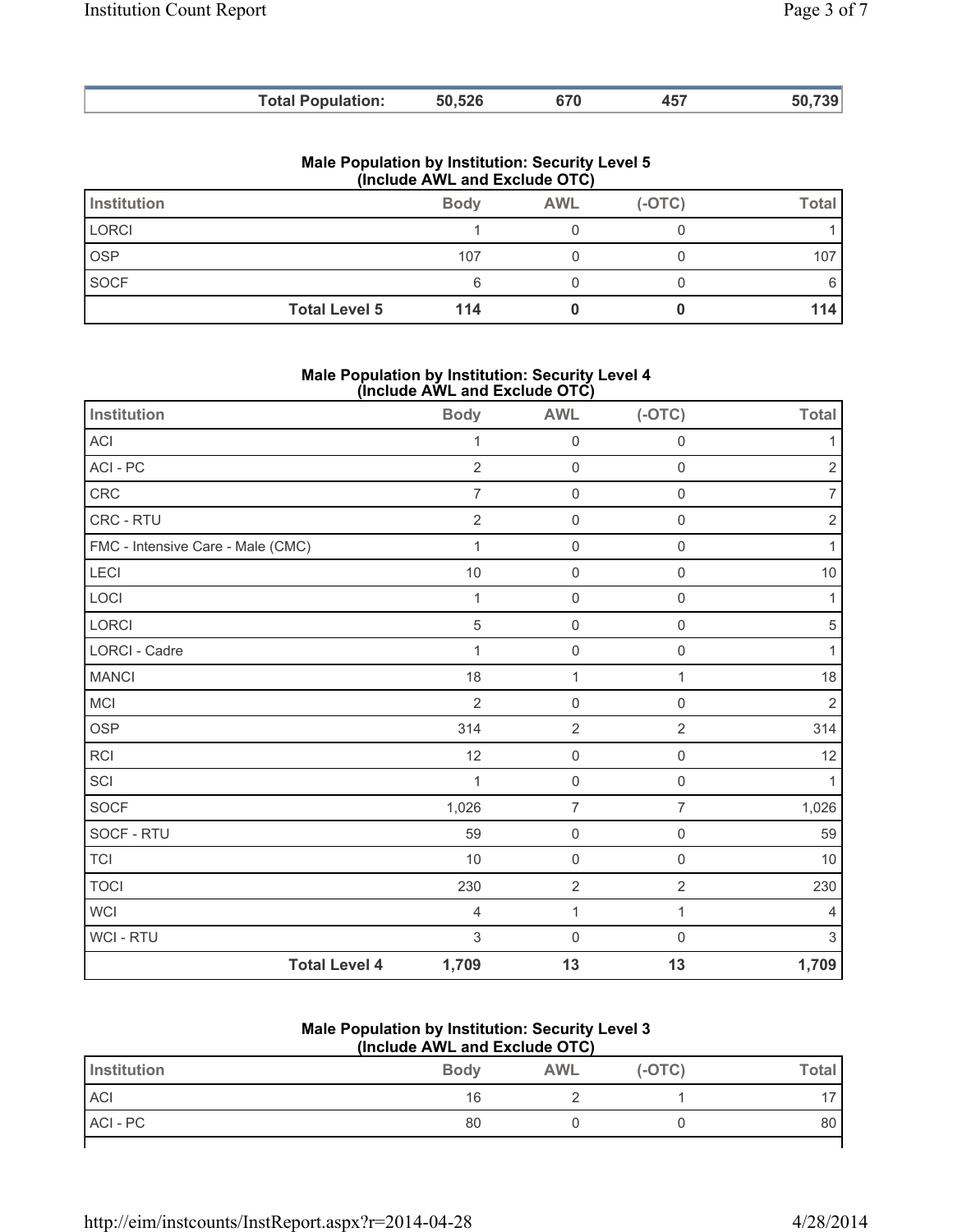| <b>BECI</b>                       | $\mathsf 3$         | $\mathsf 0$         | $\mathsf{O}\xspace$       | 3              |
|-----------------------------------|---------------------|---------------------|---------------------------|----------------|
| CCI                               | 13                  | $\mathsf{O}\xspace$ | $\mathsf 0$               | 13             |
| CRC                               | 51                  | 5                   | $\ensuremath{\mathsf{3}}$ | 53             |
| CRC - Cadre                       | 213                 | $\mathsf{O}\xspace$ | $\mathbf 0$               | 213            |
| CRC - Reception                   | 832                 | 16                  | 13                        | 835            |
| CRC - RTU                         | 96                  | $\mathsf 0$         | $\mathsf{O}\xspace$       | 96             |
| <b>FMC</b>                        | $\sqrt{5}$          | $\mathsf 0$         | $\mathsf 0$               | 5              |
| FMC - Intensive Care - Male (CMC) | $\overline{7}$      | $\mathsf{O}\xspace$ | $\mathsf{O}\xspace$       | $\overline{7}$ |
| GCI                               | $\mathsf{O}\xspace$ | $\mathbf{1}$        | $\mathbf{1}$              | 0              |
| <b>LAECI</b>                      | $\sqrt{3}$          | $\mathsf 0$         | 0                         | $\mathsf 3$    |
| LECI                              | 2,227               | 18                  | 16                        | 2,229          |
| LOCI                              | $\overline{7}$      | $\mathbf{1}$        | $\mathsf 0$               | 8              |
| LORCI                             | 65                  | $\overline{7}$      | $\overline{7}$            | 65             |
| LORCI - Cadre                     | 212                 | $\mathsf{O}\xspace$ | $\mathsf 0$               | 212            |
| <b>LORCI - Reception</b>          | 610                 | 16                  | 14                        | 612            |
| <b>MACI</b>                       | $\,6$               | $\mathsf 0$         | $\mathbf 0$               | 6              |
| MACI - Youth                      | 3                   | $\mathsf{O}\xspace$ | 0                         | 3              |
| <b>MANCI</b>                      | 2,010               | 28                  | 24                        | 2,014          |
| <b>MCI</b>                        | 15                  | $\mathsf{O}\xspace$ | $\mathsf 0$               | 15             |
| <b>NCCI</b>                       | 15                  | $\mathsf{O}\xspace$ | $\mathsf 0$               | 15             |
| NCI                               | 17                  | $\mathsf{O}\xspace$ | $\mathsf 0$               | 17             |
| PCI                               | 47                  | 3                   | 1                         | 49             |
| RCI                               | 1,931               | 22                  | 16                        | 1,937          |
| <b>RICI</b>                       | 10                  | $\mathsf{O}\xspace$ | $\mathsf 0$               | 10             |
| SCI                               | $\mathsf g$         | $\mathsf{O}\xspace$ | $\mathsf{O}\xspace$       | 9              |
| <b>SOCF</b>                       | 44                  | $\mathsf 0$         | 0                         | 44             |
| SOCF - RTU                        | $\sqrt{5}$          | $\mathsf{O}\xspace$ | $\mathsf{O}\xspace$       | 5              |
| TCI                               | 990                 | $\overline{7}$      | $\overline{7}$            | 990            |
| TCI - Camp                        | $\mathbf{1}$        | $\mathsf{O}\xspace$ | $\mathsf{O}\xspace$       | $\mathbf{1}$   |
| <b>TOCI</b>                       | 767                 | $\overline{2}$      | $\overline{2}$            | 767            |
| <b>WCI</b>                        | 1,254               | 11                  | $\boldsymbol{9}$          | 1,256          |
| WCI - RTU                         | 40                  | $\mathsf{O}\xspace$ | $\mathsf{O}\xspace$       | 40             |
| <b>Total Level 3</b>              | 11,604              | 139                 | 114                       | 11,629         |

### **Male Population by Institution: Security Level 2 (Include AWL and Exclude OTC)**

| Institution      | <b>Body</b> | <b>AWL</b> | $(-OTC)$ | <b>Total</b> |
|------------------|-------------|------------|----------|--------------|
| <b>ACI</b>       | 574         |            |          | 575          |
| ACI - PC         | 69          |            |          | 69           |
| <b>ACI - RTU</b> | 81          |            |          | 81           |
|                  |             |            |          |              |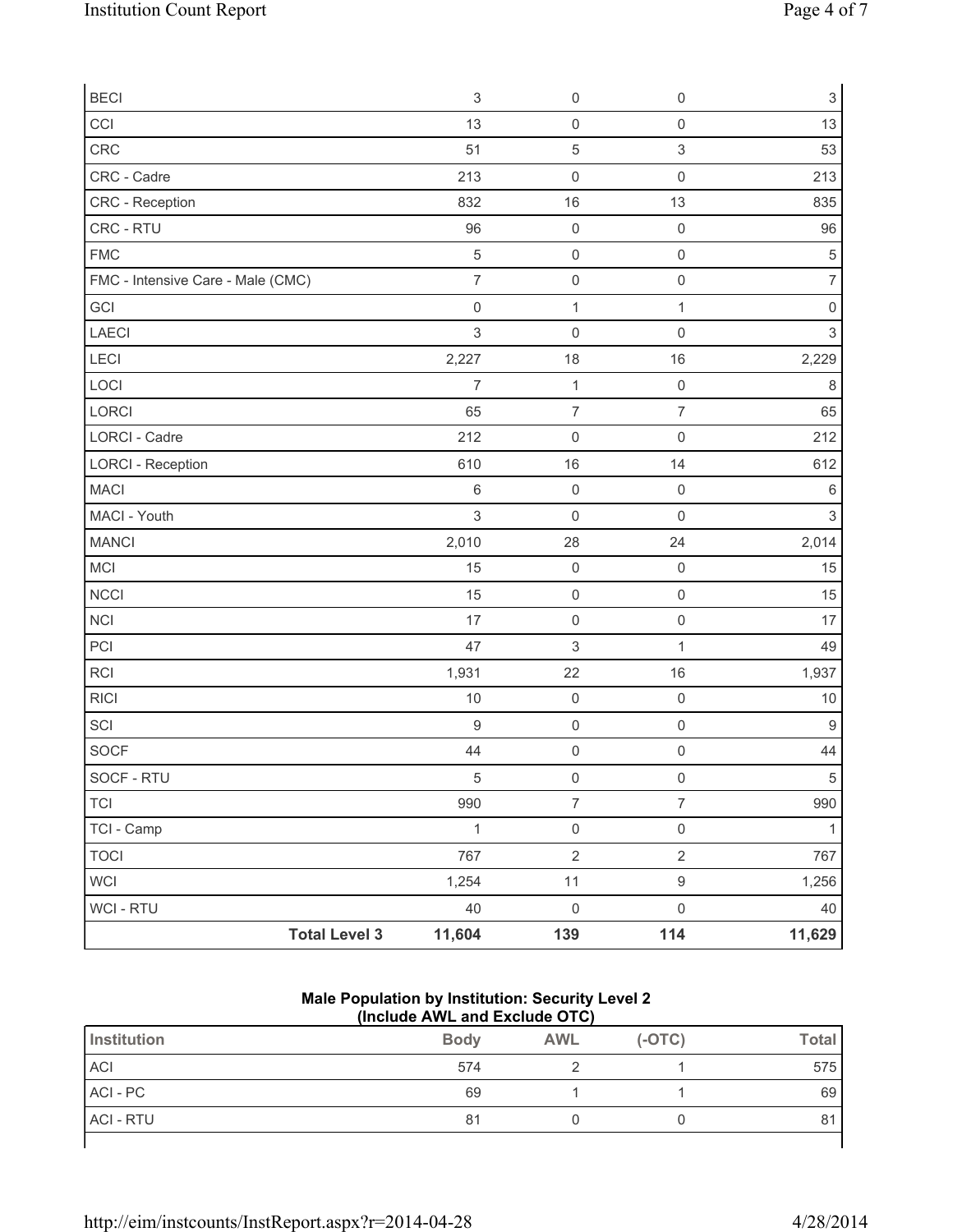| <b>BECI</b>                       |                      | 1,541          | 13                  | $\boldsymbol{9}$          | 1,545          |
|-----------------------------------|----------------------|----------------|---------------------|---------------------------|----------------|
| CCI                               |                      | 1,741          | 14                  | $\mathsf g$               | 1,746          |
| CRC                               |                      | 119            | $\overline{2}$      | $\mathbf{1}$              | 120            |
| CRC - Cadre                       |                      | 62             | $\mathsf{O}\xspace$ | $\mathsf{O}\xspace$       | 62             |
| CRC - Reception                   |                      | 175            | $\,6\,$             | $\ensuremath{\mathsf{3}}$ | 178            |
| CRC - RTU                         |                      | 25             | $\mathsf{O}\xspace$ | $\mathsf{O}\xspace$       | 25             |
| <b>FMC</b>                        |                      | 10             | $\mathsf{O}\xspace$ | $\mathsf{O}\xspace$       | $10$           |
| FMC - Intensive Care - Male (CMC) |                      | 23             | $\mathsf 0$         | $\mathsf{O}\xspace$       | 23             |
| GCI                               |                      | 778            | $\overline{4}$      | $\overline{4}$            | 778            |
| GCI - Camp                        |                      | $\mathbf 1$    | $\mathsf{O}\xspace$ | $\mathsf{O}\xspace$       | $\mathbf{1}$   |
| LAECI                             |                      | 1,236          | 26                  | 16                        | 1,246          |
| LECI                              |                      | 51             | $\mathsf 0$         | $\mathsf{O}\xspace$       | 51             |
| LOCI                              |                      | 1,106          | $\,8\,$             | 6                         | 1,108          |
| LORCI                             |                      | 71             | $\overline{7}$      | $\,6$                     | 72             |
| <b>LORCI - Cadre</b>              |                      | 10             | $\mathsf{O}\xspace$ | $\mathsf{O}\xspace$       | 10             |
| <b>LORCI - Reception</b>          |                      | 314            | 16                  | 14                        | 316            |
| <b>MACI</b>                       |                      | 1,033          | $\,8\,$             | $\ensuremath{\mathsf{3}}$ | 1,038          |
| MACI - Youth                      |                      | 15             | $\mathsf 0$         | $\mathsf{O}\xspace$       | 15             |
| <b>MANCI</b>                      |                      | 85             | $\overline{2}$      | $\sqrt{2}$                | 85             |
| MANCI - Camp                      |                      | $\overline{2}$ | $\mathsf{O}\xspace$ | $\mathsf{O}\xspace$       | $\overline{2}$ |
| MCI                               |                      | 1,716          | 27                  | 21                        | 1,722          |
| MCI - Camp                        |                      | 3              | $\mathsf{O}\xspace$ | $\mathsf{O}\xspace$       | $\sqrt{3}$     |
| NCCI                              |                      | 1,605          | 24                  | 16                        | 1,613          |
| NCI                               |                      | 1,756          | 26                  | 21                        | 1,761          |
| PCI                               |                      | 820            | 18                  | $\mathbf 1$               | 837            |
| <b>RCI</b>                        |                      | 188            | $\sqrt{2}$          | $\mathbf{1}$              | 189            |
| <b>RICI</b>                       |                      | 820            | $\,8\,$             | 3                         | 825            |
| SCI                               |                      | 1,084          | 13                  | 12                        | 1,085          |
| SOCF                              |                      | $\mathbf{1}$   | $\mathsf{O}\xspace$ | $\mathsf{O}\xspace$       | $\mathbf{1}$   |
| <b>TCI</b>                        |                      | 54             | $\mathsf{O}\xspace$ | $\mathsf{O}\xspace$       | 54             |
| TCI - Camp                        |                      | $\mathbf{1}$   | $\mathsf{O}\xspace$ | $\mathsf{O}\xspace$       | $\mathbf{1}$   |
| <b>TOCI</b>                       |                      | 58             | $\mathsf{O}\xspace$ | $\mathsf{O}\xspace$       | 58             |
| <b>WCI</b>                        |                      | 65             | $\mathsf{O}\xspace$ | $\mathsf{O}\xspace$       | 65             |
|                                   | <b>Total Level 2</b> | 17,293         | 227                 | 150                       | 17,370         |

## **Male Population by Institution: Security Level 1 (Include AWL and Exclude OTC)**

| Institution | <b>Body</b> | <b>AWL</b> | $(-OTC)$ | <b>Total</b> |
|-------------|-------------|------------|----------|--------------|
| <b>ACI</b>  | 735         |            |          | 739          |
| ACI - PC    | 28          |            |          | 28           |
|             |             |            |          |              |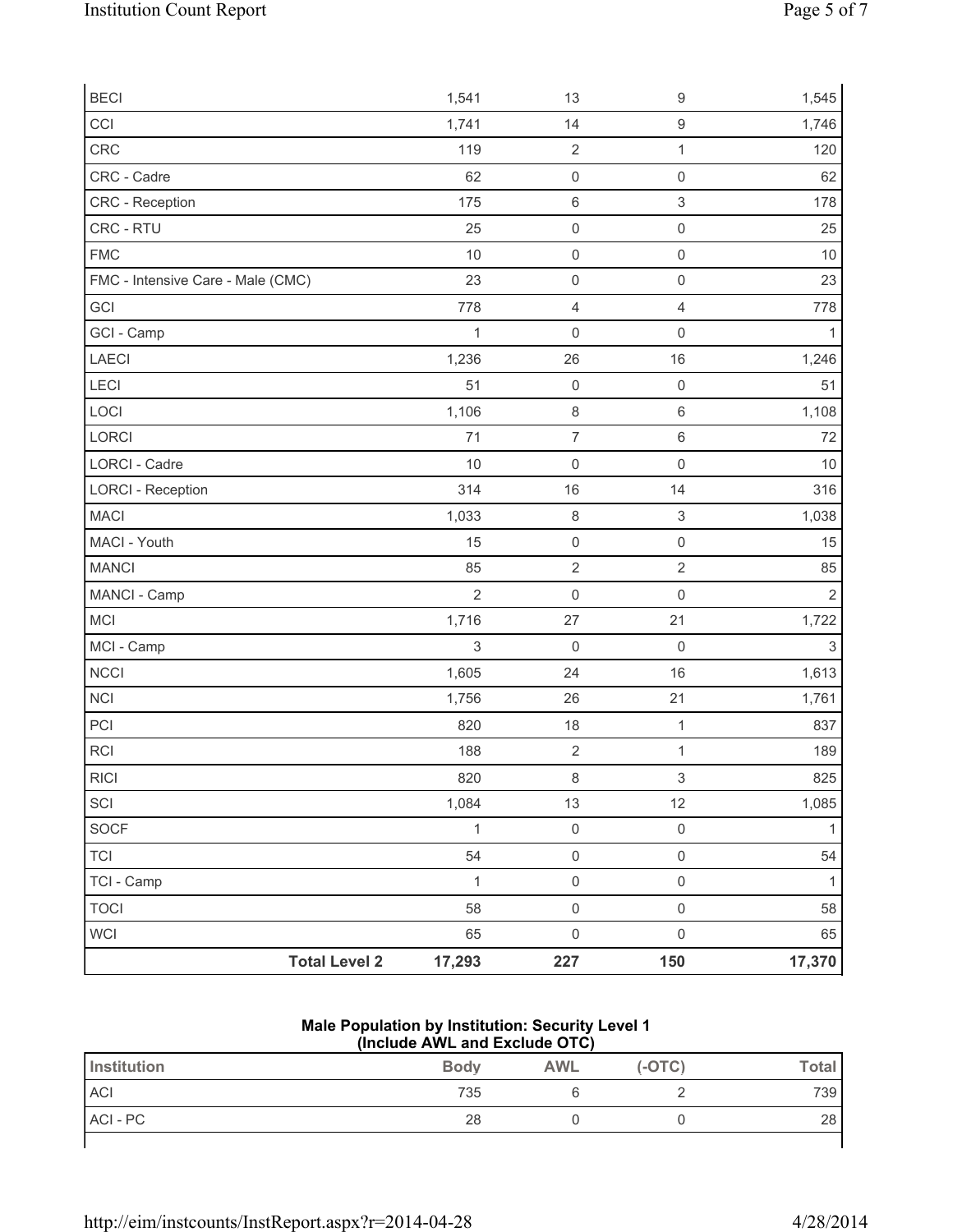| <b>ACI - RTU</b>                  | 41             | $\mathsf{O}\xspace$       | $\mathsf 0$               | 41               |
|-----------------------------------|----------------|---------------------------|---------------------------|------------------|
| <b>BECI</b>                       | 701            | 18                        | 10                        | 709              |
| <b>BECI</b> - Camp                | 492            | $\mathsf 0$               | $\mathbf 0$               | 492              |
| CCI                               | 868            | $\,6\,$                   | $\sqrt{2}$                | 872              |
| <b>CRC</b>                        | 54             | $\mathsf{O}\xspace$       | $\mathsf{O}\xspace$       | 54               |
| CRC - Cadre                       | $\overline{4}$ | $\mathsf{O}\xspace$       | $\mathsf 0$               | 4                |
| CRC - Reception                   | 135            | $\sqrt{2}$                | $\sqrt{2}$                | 135              |
| CRC - RTU                         | 8              | $\mathsf{O}\xspace$       | $\mathsf{O}\xspace$       | 8                |
| <b>FMC</b>                        | 341            | $\mathbf{1}$              | $\mathsf{O}\xspace$       | 342              |
| FMC - Intensive Care - Male (CMC) | 11             | $\mathsf{O}\xspace$       | $\mathsf{O}\xspace$       | 11               |
| GCI                               | 480            | 14                        | $\boldsymbol{9}$          | 485              |
| GCI - Camp                        | 719            | $\mathsf{O}\xspace$       | $\mathbf 0$               | 719              |
| <b>GCI-RTU</b>                    | $\overline{2}$ | $\mathsf 0$               | $\mathsf{O}\xspace$       | $\overline{2}$   |
| LAECI                             | 543            | $\,6\,$                   | $\,6\,$                   | 543              |
| LECI                              | $\hbox{9}$     | $\mathsf{O}\xspace$       | $\mathsf{O}\xspace$       | $\boldsymbol{9}$ |
| LECI - Camp                       | 190            | $\mathsf{O}\xspace$       | $\mathsf{O}\xspace$       | 190              |
| LOCI                              | 1,157          | $\hbox{9}$                | $\,6$                     | 1,160            |
| LORCI                             | 43             | 4                         | $\overline{4}$            | 43               |
| LORCI - Cadre                     | 3              | $\mathsf{O}\xspace$       | 0                         | $\mathsf 3$      |
| <b>LORCI - Reception</b>          | 179            | 11                        | 11                        | 179              |
| MACI - Minimum                    | 1,434          | 18                        | 13                        | 1,439            |
| <b>MANCI</b>                      | $\overline{7}$ | $\,8\,$                   | $\sqrt{5}$                | 10               |
| MANCI - Camp                      | 392            | $\ensuremath{\mathsf{3}}$ | $\ensuremath{\mathsf{3}}$ | 392              |
| MCI                               | 493            | $\overline{4}$            | $\mathsf{O}\xspace$       | 497              |
| MCI - Camp                        | 365            | 1                         | $\mathbf{1}$              | 365              |
| NCCI                              | 650            | 13                        | $\boldsymbol{9}$          | 654              |
| NCCI - Camp                       | 417            | $\mathsf{O}\xspace$       | $\mathsf{O}\xspace$       | 417              |
| $\sf NCI$                         | 713            | $\boldsymbol{9}$          | $\sqrt{5}$                | 717              |
| <b>OSP</b>                        | $\sqrt{5}$     | $\mathsf{O}\xspace$       | $\mathsf{O}\xspace$       | $\sqrt{5}$       |
| PCI                               | 1,275          | 21                        | 12                        | 1,284            |
| <b>RICI</b>                       | 1,688          | 29                        | $16$                      | 1,701            |
| SCI                               | 979            | $\boldsymbol{7}$          | $\overline{4}$            | 982              |
| <b>TCI</b>                        | 54             | $\,6\,$                   | $\mathbf{1}$              | 59               |
| TCI - Camp                        | 436            | $\mathbf{1}$              | $\mathbf{1}$              | 436              |
| <b>Total Level 1</b>              | 15,651         | 197                       | 122                       | 15,726           |

# **High Offender ID's**

| Correctional Reception Center:    | A705212 |
|-----------------------------------|---------|
| ∣Lorain Correctional Institution: | A689942 |